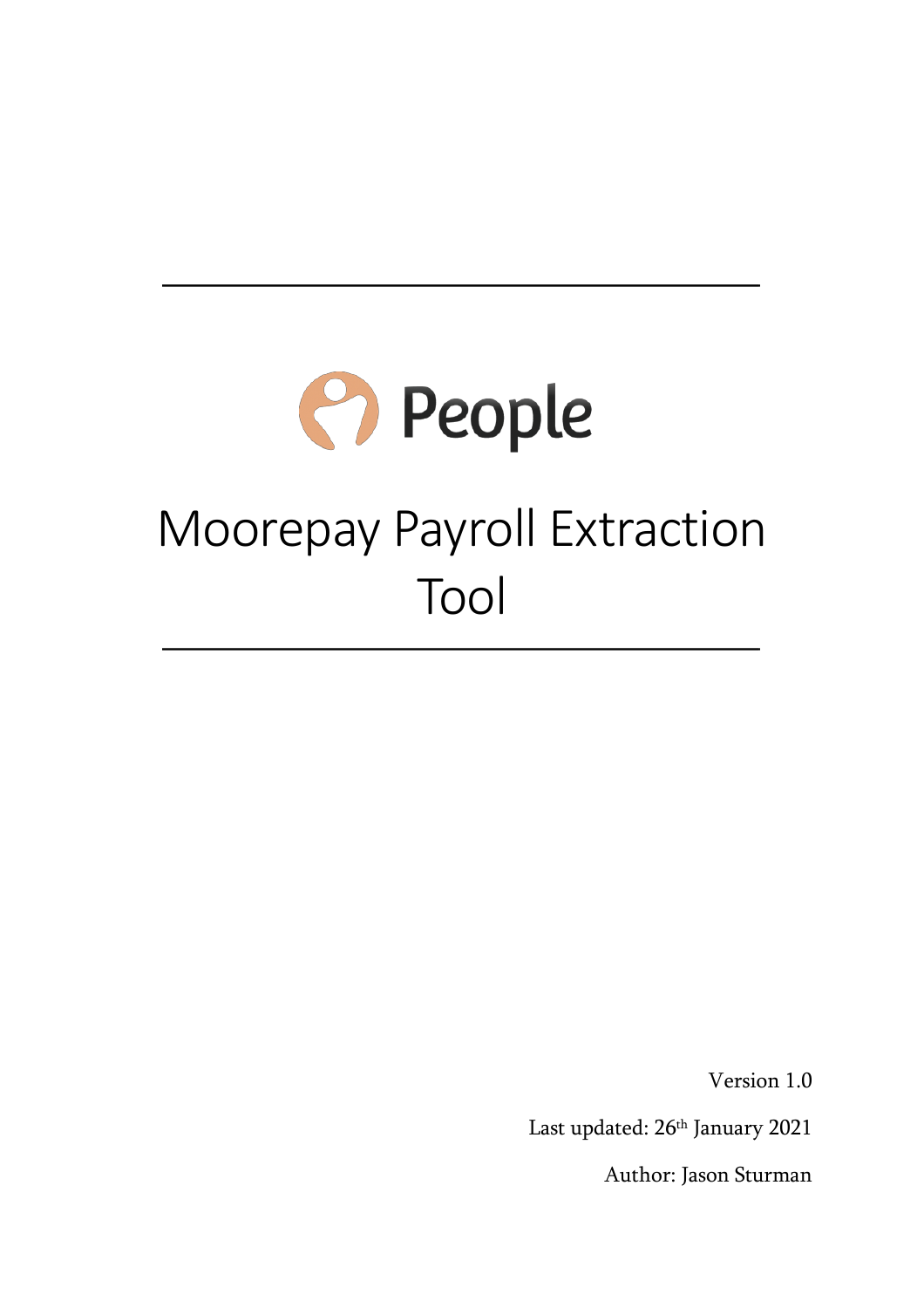E: customerservices@peoplehr.com

## **Table of Contents**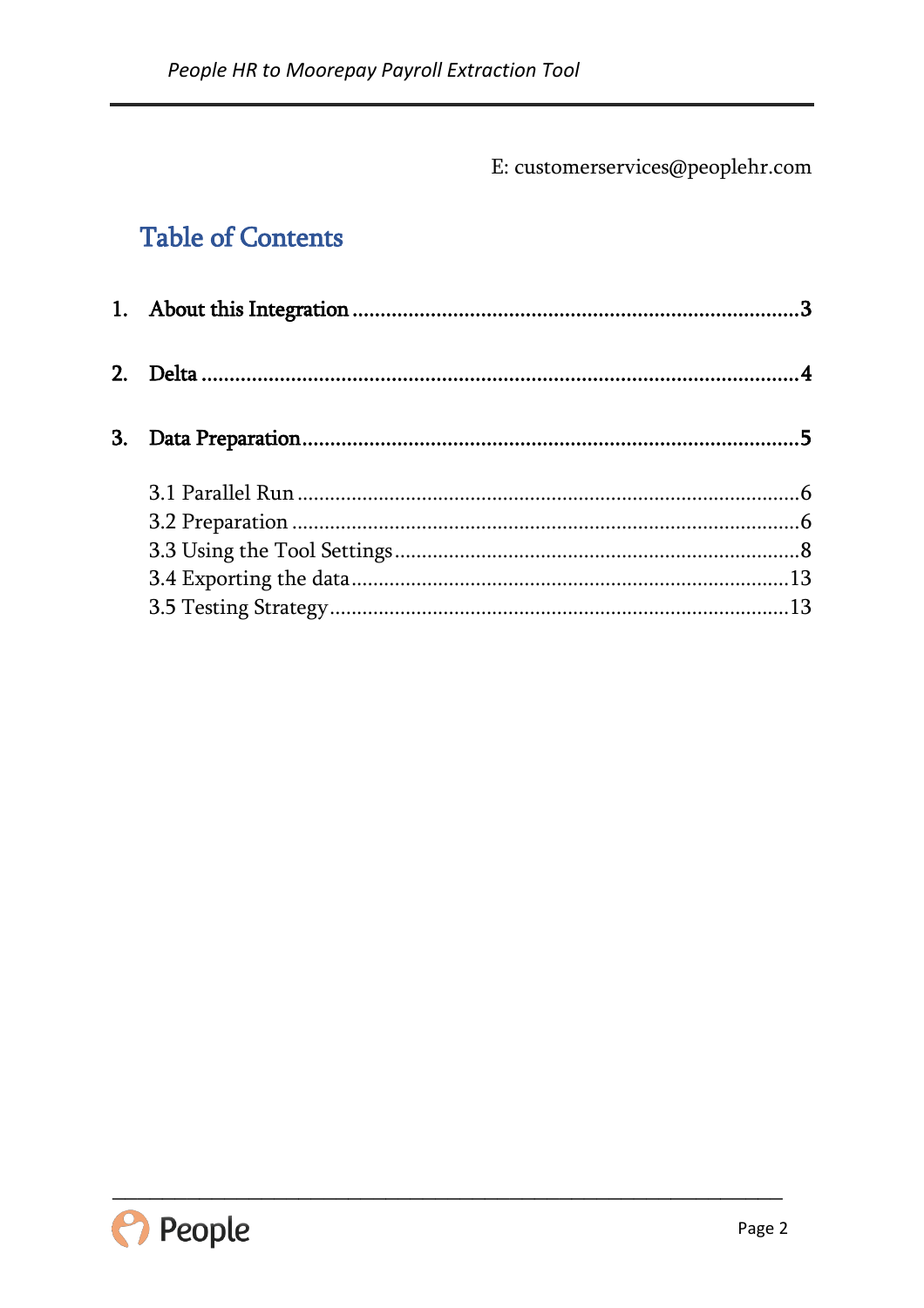## <span id="page-2-0"></span>1. About this Integration

| Program<br>Version<br>(Shown in<br>menu when<br>run) | <b>Change Date</b>           | <b>Description</b>                                                 |
|------------------------------------------------------|------------------------------|--------------------------------------------------------------------|
| V1.00                                                | $\qquad \qquad \blacksquare$ | Initial version                                                    |
| V2.00                                                | 6th July                     | Deal with future leavers being taken across too early              |
| V3.00                                                | 22nd August                  | Optionally allow output of name and address as<br><b>UPPERCASE</b> |
|                                                      | 22nd Feb                     | Documentation clarifications                                       |
| V3.5                                                 | 7th March                    | Updated to combine data for multiple files                         |
| V3.7                                                 | 22nd March                   | Added Test Mode, see Testing Strategy Section                      |

This Moorepay extraction program only runs on a Windows machine.

- Please read this document in full before using this tool
- Download the latest version from [here.](https://www.google.com/url?q=https://peoplehr.sharefile.com/d-sd569afade394825a&sa=D&ust=1504173158434000&usg=AFQjCNFQSxdfAVNYAtXJ8PxiQ6EClVf6uQ)

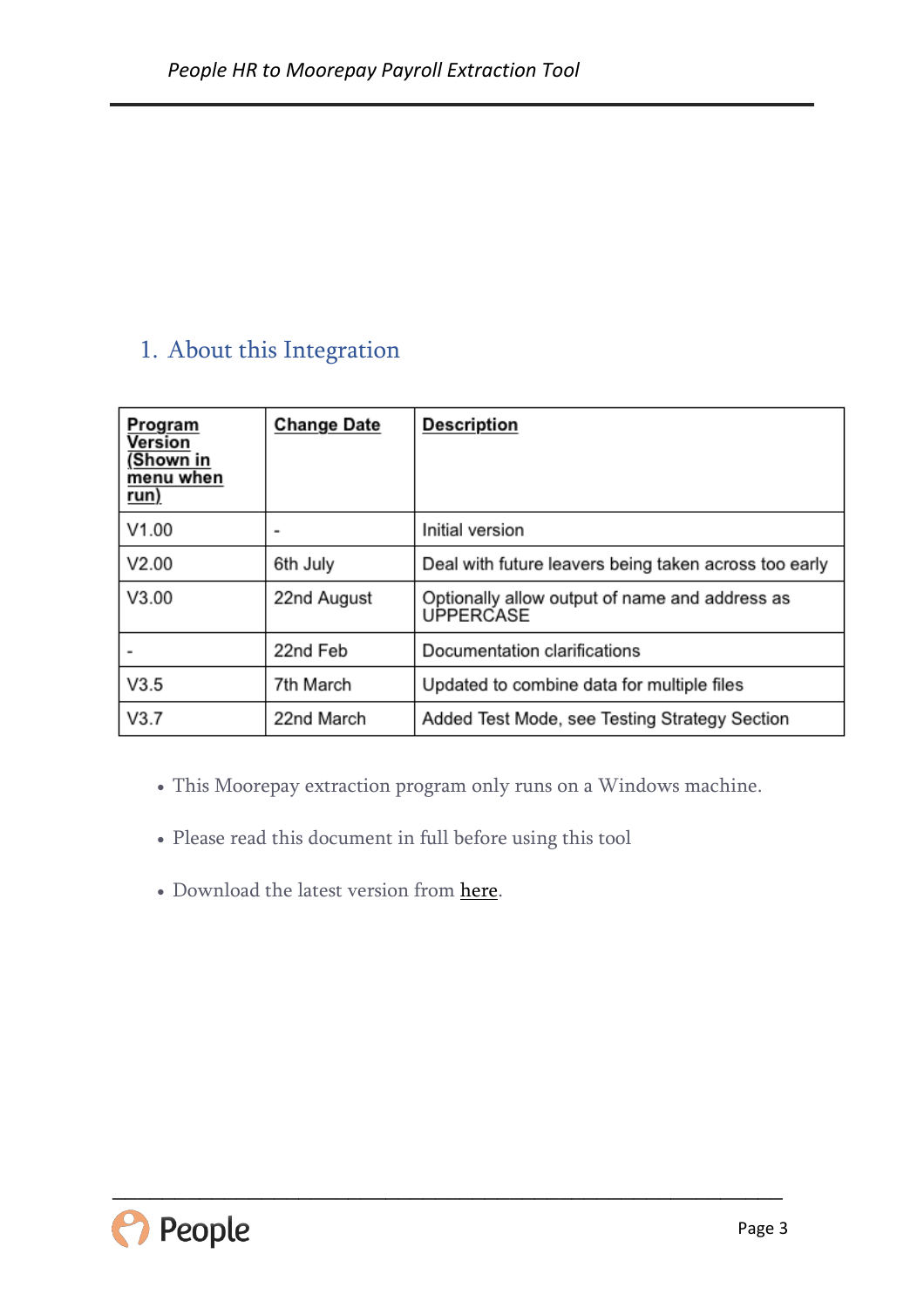## <span id="page-3-0"></span>2. Delta

The Moorepay integration can accept data that has changed or not changed. People HR only sends data that has changed, or the delta, to Moorepay.

This is because any data changes will result in Moorepay producing an audit report. When the program runs it keeps local copies of data sent to Moorepay so that it can compare this data to see if it has changed from the last update.

It's important to note that the very first time the program is run it will send all the data resulting in a large payroll changes report from Moorepay. If you uninstall or move the program to another machine, be sure to move the delta file as well.

The program saves the data into the user's Local folder.

It's important for the user to know where these files are located. The program is saving data into the environment's users Local folder, to avoid issues like insufficient write privileges.

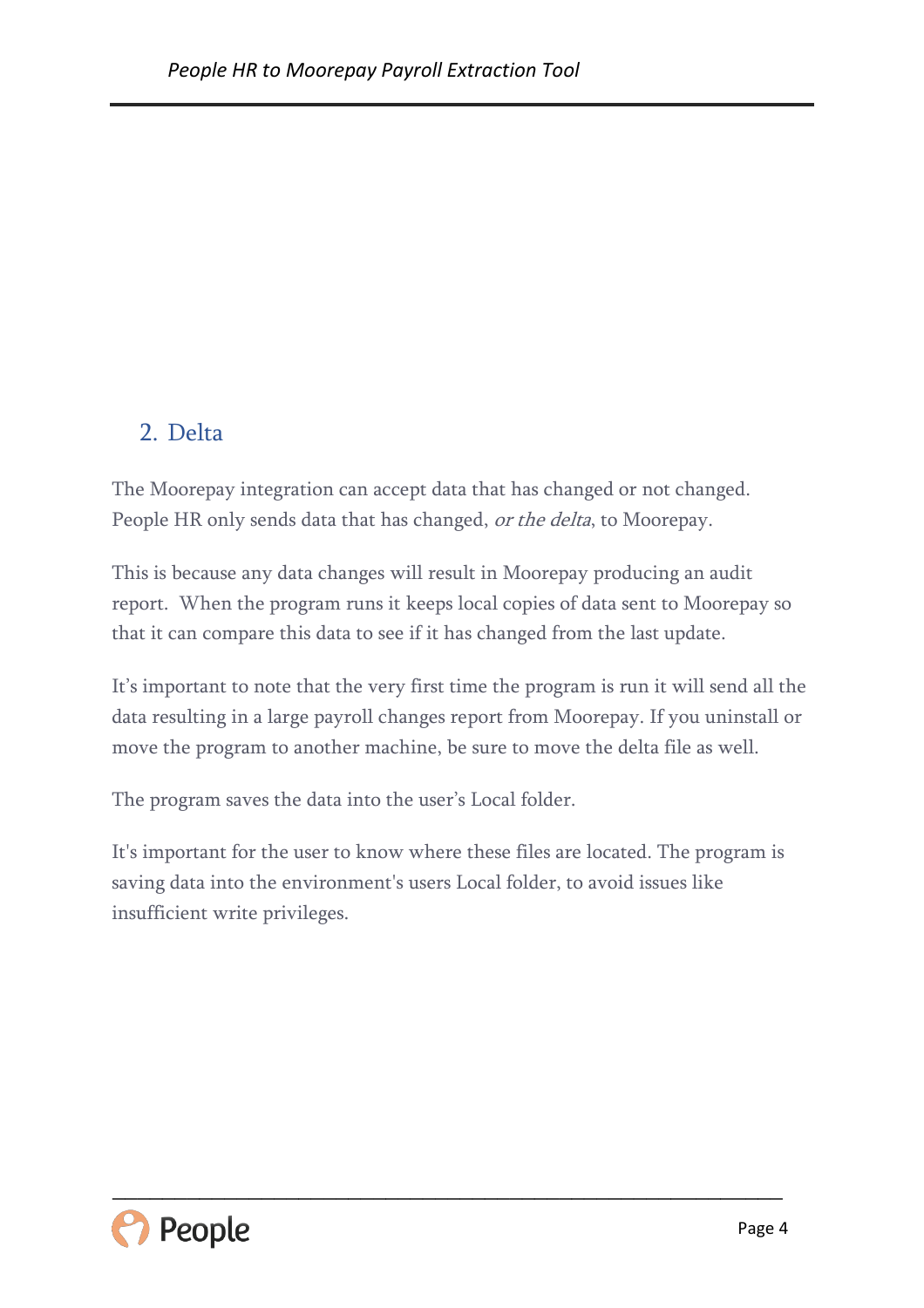| C:\Users\rduse\AppData\Local |                                                                                                                                                                                  |                  |                                      |                 |  |  |
|------------------------------|----------------------------------------------------------------------------------------------------------------------------------------------------------------------------------|------------------|--------------------------------------|-----------------|--|--|
| access                       | Name                                                                                                                                                                             | Date modified    | Type                                 | Size            |  |  |
| nloads<br>÷                  | conCache.db                                                                                                                                                                      | 08/07/2016 16:16 | Data Base File                       | 156 KB          |  |  |
| top.                         | c966de90-5f64-4a5f-8674-3946bcbab19a_history_2.data                                                                                                                              | 05/07/2016 18:58 | <b>DATA File</b><br><b>DATA File</b> | 0 <sub>KB</sub> |  |  |
| ÷<br>aments                  | c966de90-5f64-4a5f-8674-3946bcbab19a_history_1.data                                                                                                                              | 04/07/2016 23:27 |                                      | 6 KB            |  |  |
| $-0.00000$                   | c966de90-5f64-4a5f-8674-3946bcbab19a_history_3.data                                                                                                                              | 04/07/2016 23:26 | <b>DATA File</b>                     | 0 <sub>KB</sub> |  |  |
| <b>Settings</b>              | Each history file will have the following format: {API key} history {Batch Index}.data<br>Each history file will have the following format: {API key} history {Batch Index}.data |                  |                                      |                 |  |  |
| Historical data              |                                                                                                                                                                                  |                  |                                      |                 |  |  |
|                              |                                                                                                                                                                                  |                  |                                      |                 |  |  |

The "Historical data" link will open the local folder where the tool expects to find any history file (automatically generated at previous runs)

### <span id="page-4-0"></span>3. Data Preparation

1. Verify that the employee numbers in People HR match Moorepay

2. Make sure address lines are split between lines within the address field within People HR.

3. Make sure the data in People HR is accurate and up to date, this is because we will send data from People to Moorepay. For example, blank NI Numbers sent from People HR to Moorepay, will override them in Moorepay. Please make sure data is correct, as the data provided by you at data migration should be accurate and complete.

The parallel run will involve sending all the People HR data to Moorepay - this will flag up any anomalies because Moorepay produces an audit file which lists data differences. Some of the differences are irrelevant, such as address format, other differences will inform us if there are any data gaps between what is held in People HR and Moorepay, we should expect very few differences.

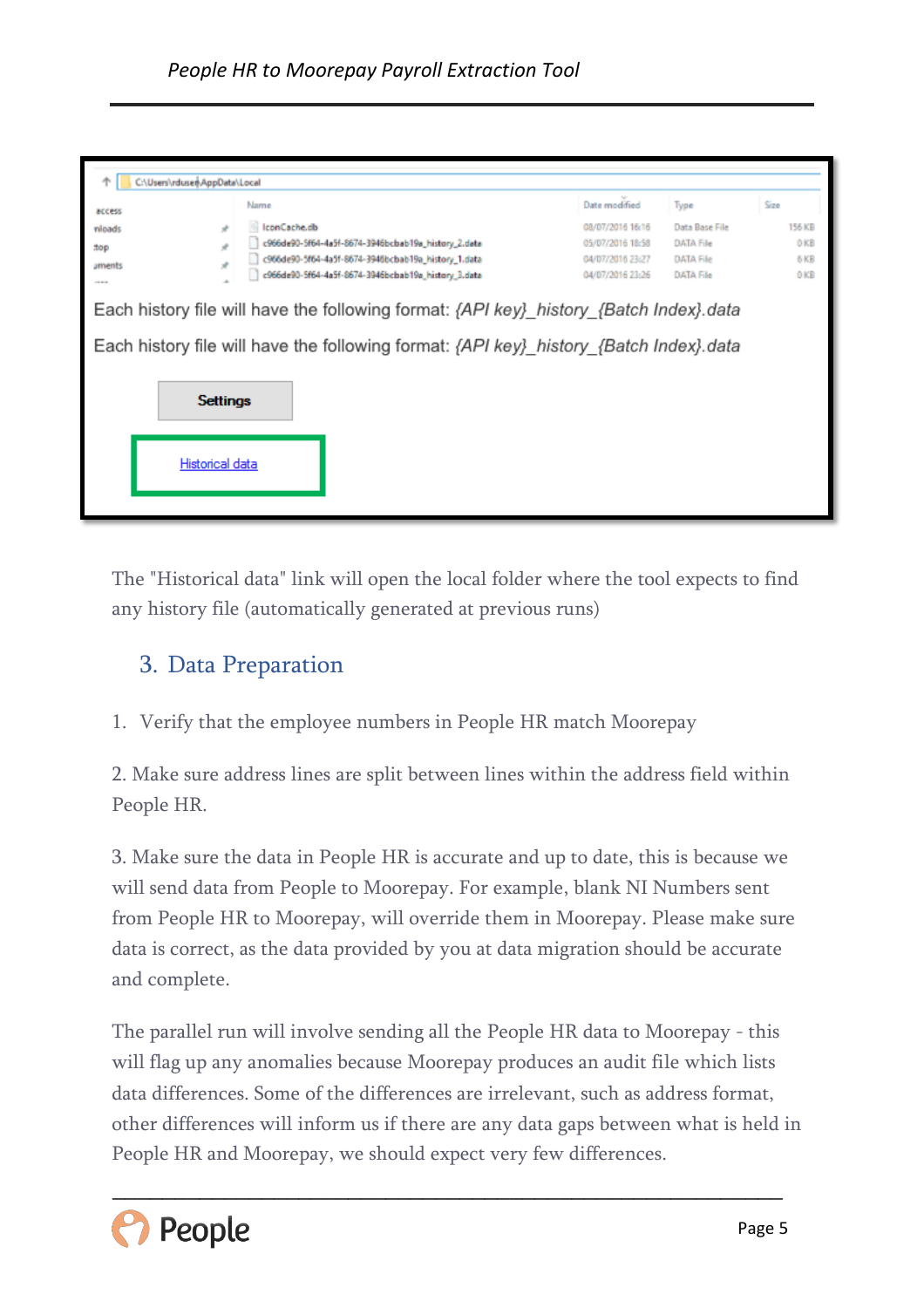#### <span id="page-5-0"></span>3.1 Parallel Run

Moorepay may or may not as with all bureau payroll providers, charge to conduct extra payroll runs. In addition, most of the prep work will be done prior to the feed being submitted so although there is a need for a parallel run it will should be limited.

#### <span id="page-5-1"></span>3.2 Preparation

Create a new query called "Payroll: Moorepay Core Extract" and select the following fields:

- Employee ID
- Title
- First name
- Last name
- Gender
- Date of birth
- Start date
- Continuous Service Date

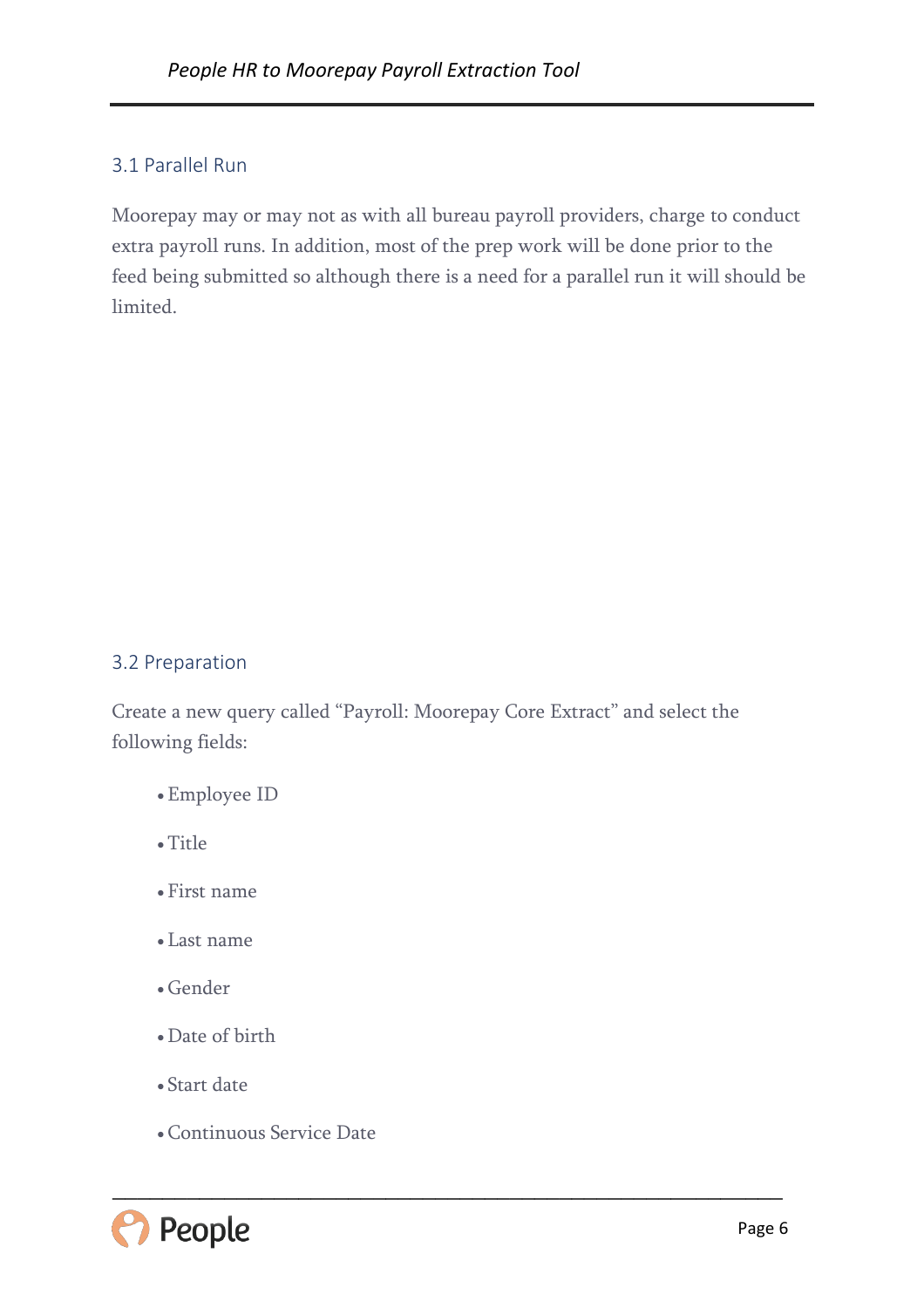- Company
- Department
- National Insurance (NI)
- Employment Type
- Salary Effective Date
- Salary
- Payroll ID
- Bank code
- Account code
- Reason for leaving
- Final date of employment
- Nationality

If you want to transmit FTE information then optionally create a new query called "Payroll: FTE" and select the following fields:

- Employee ID
- First Name
- Surname
- From a user, defined Logbook screen called FTE:
- FTE Hours
- Contracted Hours
- FTE
- $_{\bullet}$   $\%$

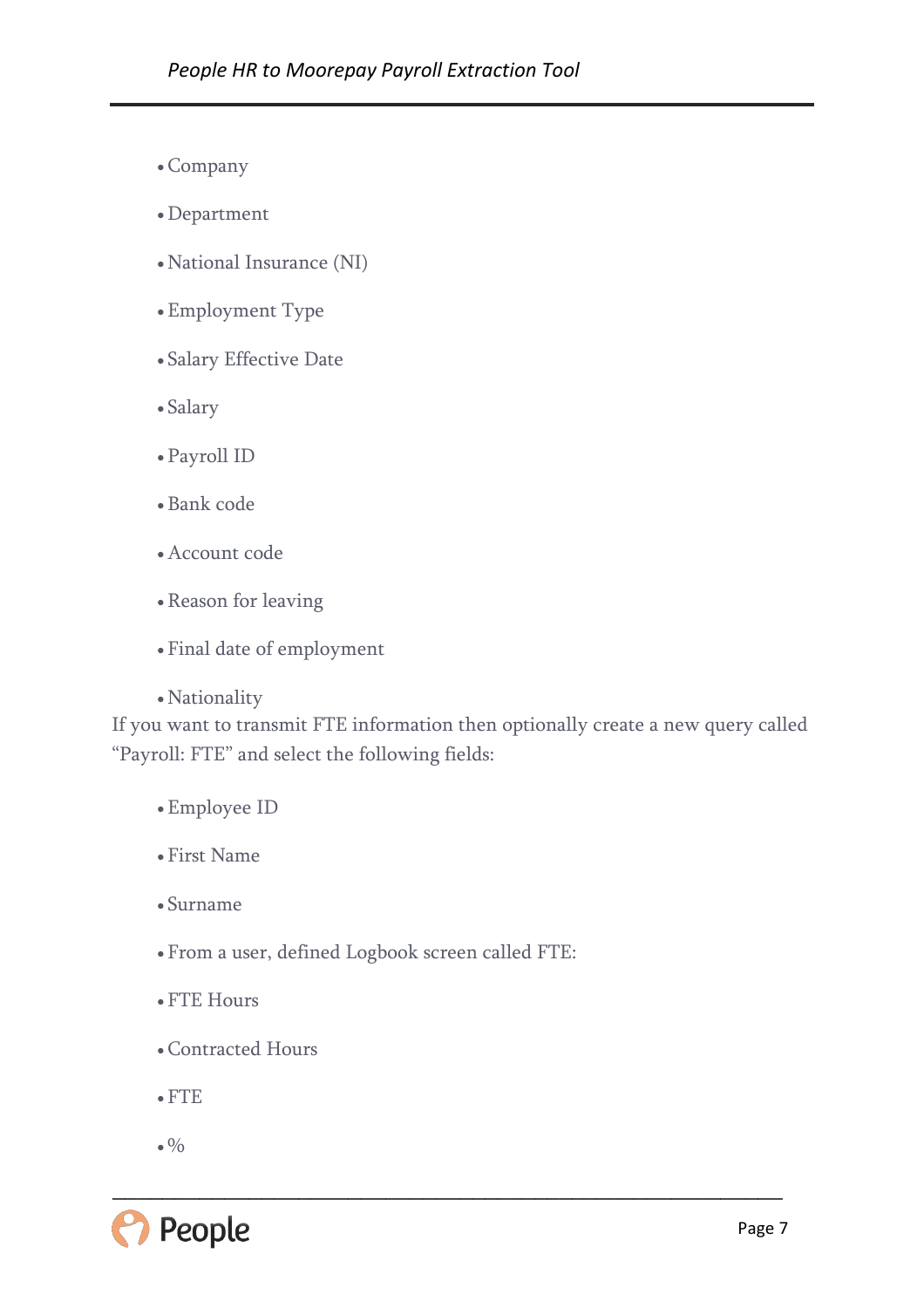Effective date from

This will transmit the data as follows:

- Contracted hours will be sent to code 0026
- FTE Hours will be store under code 0043
- Cost Centre will be sent to code 0046

If you want to transmit Paypoint information then optionally create a new query called "Payroll: Paypoint" and select the following fields:

- Employee ID
- First Name
- Surname
- From a user defined Logbook screen called Costcentres:
- Costcentre
- Effective date from

This will transmit only the first 4 characters from the Costcentre value to Moorepay transaction code 0046

#### <span id="page-7-0"></span>3.3 Using the Tool Settings

Create a Moorepay folder on your computer and save the mappings.txt file into it.

The mappings.txt file describes how to map particular data in People to Moorepay. The mappings.txt file has particular sections, here is an example of the file.

\_\_\_\_\_\_\_\_\_\_\_\_\_\_\_\_\_\_\_\_\_\_\_\_\_\_\_\_\_\_\_\_\_\_\_\_\_\_\_\_\_\_\_\_\_\_\_\_\_\_\_\_\_\_

 $\epsilon$ 

#Leaver:

RESIGNATION> 1

DISMISSED> 2

ILL HEALTH> 3

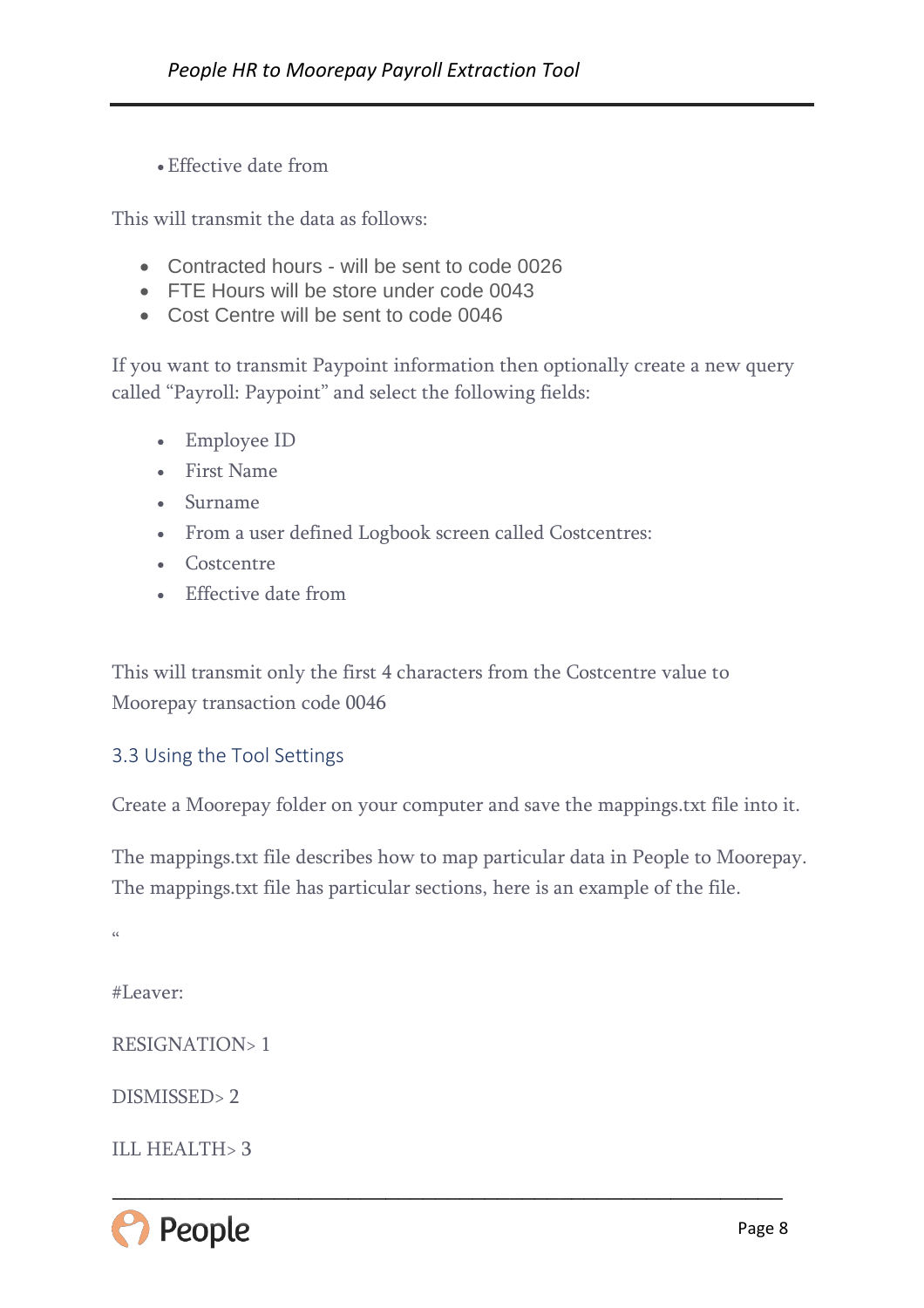RETIRED> 4

End of FT contract> 5

DECEASED> 99

#Company:

ABC Travel Limited>01

BBA Ltd.>02

#Ignore Employment Type

Self Employed>

Contractor>

Temporary>

#Department:

Commercial & Product>2000

Customer Experience>3000

Customer Experience & Purchasing>3000

Finance>5000

#Job

Job Description > Job Code

 $\mathfrak{c}\mathfrak{c}$ 

Leaver - maps descriptions in People HR to the corresponding codes in Moorepay

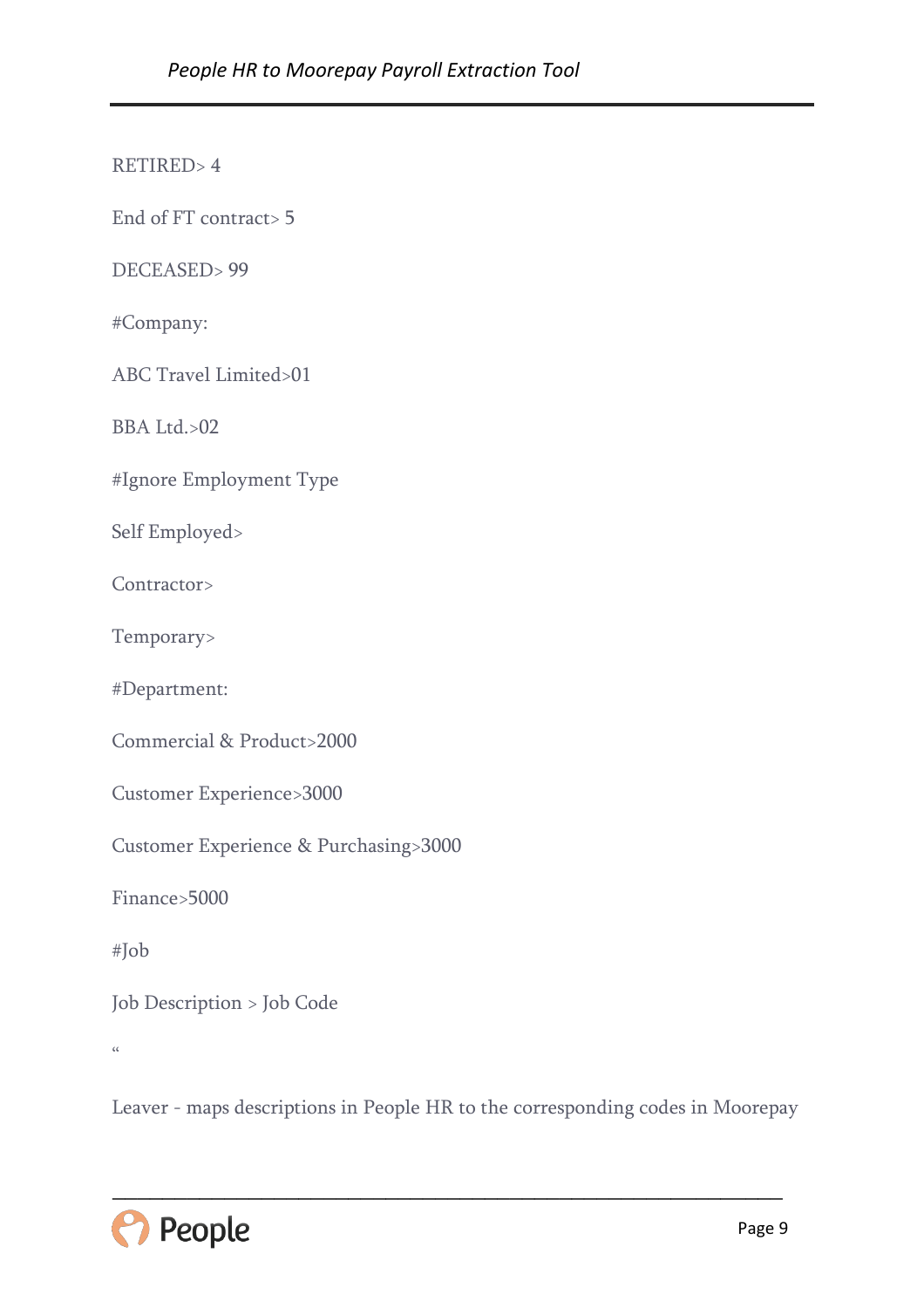Company - maps company descriptions (stored on the employee personal tab) to codes in Moorepay, only those companies listed will be transferred

Ignore Employment Type - specify which employment types are to be ignored and not sent to Moorepay, for example this is a handy way to ignore contractors from being sent to the payroll.

Department - maps department descriptions to Moorepay department codes

Job code - maps job descriptions to Moorepay job code

If you don't have any mappings for the sections, just leave them blank.

Run the program and select the settings option:

| Settings                          |                            |                                                      |                                  | x                       |  |  |
|-----------------------------------|----------------------------|------------------------------------------------------|----------------------------------|-------------------------|--|--|
|                                   | <b>Mapping file</b>        |                                                      | D:\Apps\Tools\MoorepayExporter\F |                         |  |  |
|                                   | <b>Next Batch Index</b>    |                                                      |                                  | $\div$<br>40            |  |  |
|                                   | <b>Next Payroll Number</b> |                                                      | 1 USE                            | 301524<br>$\frac{+}{+}$ |  |  |
|                                   |                            | Strip employee ID leading chars                      | 1 USE                            |                         |  |  |
| <b>UPPERCASE Name and Address</b> |                            |                                                      | $\triangledown$ USE              |                         |  |  |
|                                   |                            | Send Department (0017)<br>New starters only ("0001") | <b>USE</b><br><b>USE</b>         |                         |  |  |
|                                   | Selected API               |                                                      |                                  | Company                 |  |  |
| #                                 | ✓                          | r966de90-5f64-4a5f-8674-39469cbab19a                 |                                  | cata                    |  |  |
|                                   |                            |                                                      |                                  |                         |  |  |
|                                   |                            |                                                      | Cancel                           | Save                    |  |  |

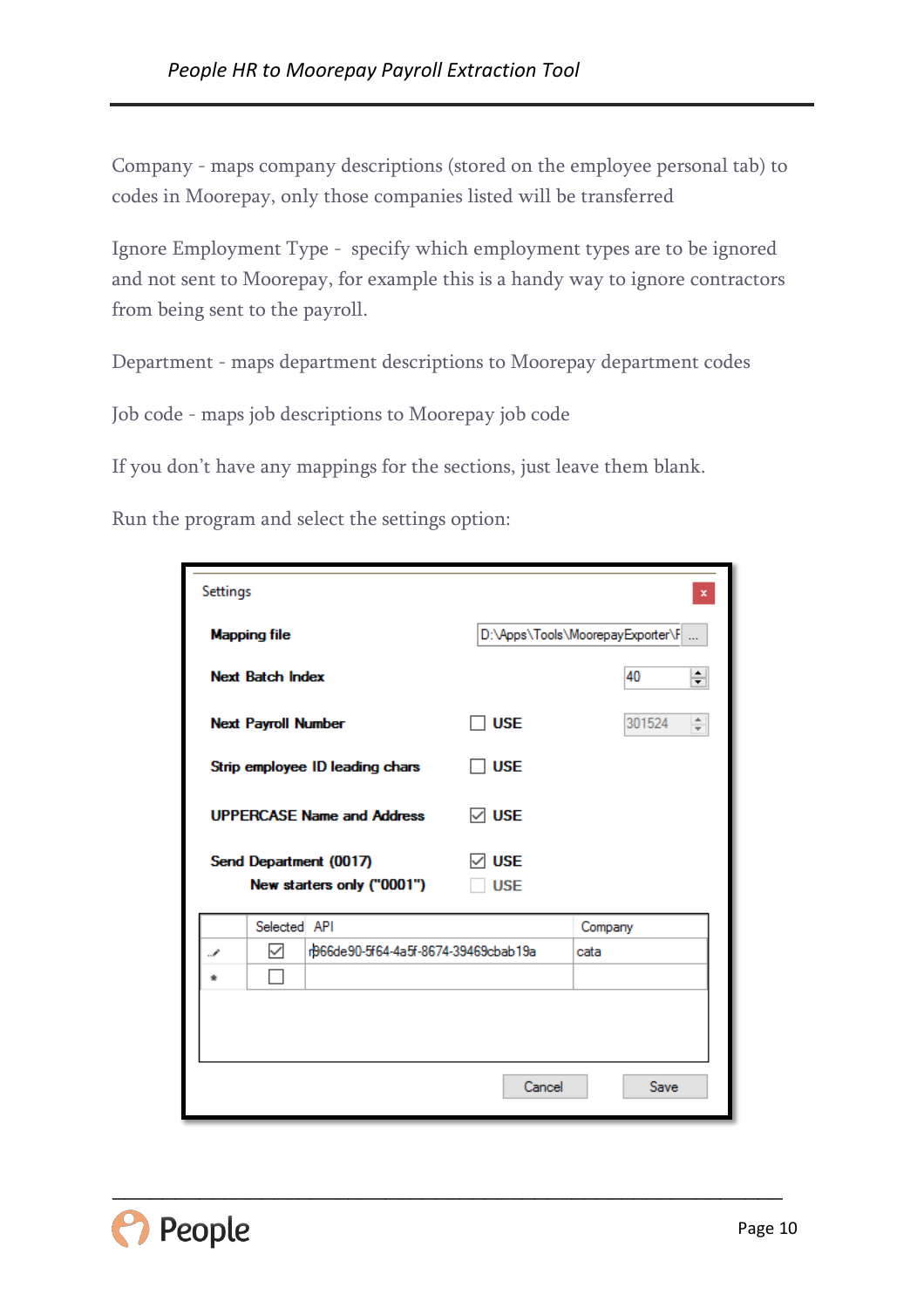- 1. Mapping File The location of the mapping file you have created, select it using the button "..."
- 2. Next Batch Index This will increment by one each time, it is a way of allocating a new ID to each file that is exported. Moorepay files must have unique batch numbers you would normally start at one and never change it.
- 3. Next Payroll Number When you create a new starter in People it automatically allocates an employee ID beginning with PW. Moorepay can only accept numeric employee ID's. The integration program caters for this by changing the employee number on the People employee record before sending it to Moorepay. In order to determine what the next ID it should allocate you need to put the last employee  $ID + 1$  used within Moorepay in this field. It will then take this number for the next new employee created and then increment it by 1.
- 4. Strip Leading Characters Use to remove spaces from employee ID's recommended it is checked.
- 5. Uppercase Name and Address Uppercase the data in People before sending to Moorepay
- 6. Send Department (0017) & New Starters Only (0001) The Send department enables the department data, 0017 is the department code. The 0001 is what we needed at some point to use for new starters only, sending 0001 as default for department.
- 7. API Section

The settings now allow the selection of multiple companies. When more than one companies are selected, the program will generate the individual file for each company + changes log and a joined file that contains the merged data, called "Composed HRTOPAY.XXXXX".

If a single company is selected, the program will generate a single export file + changes log.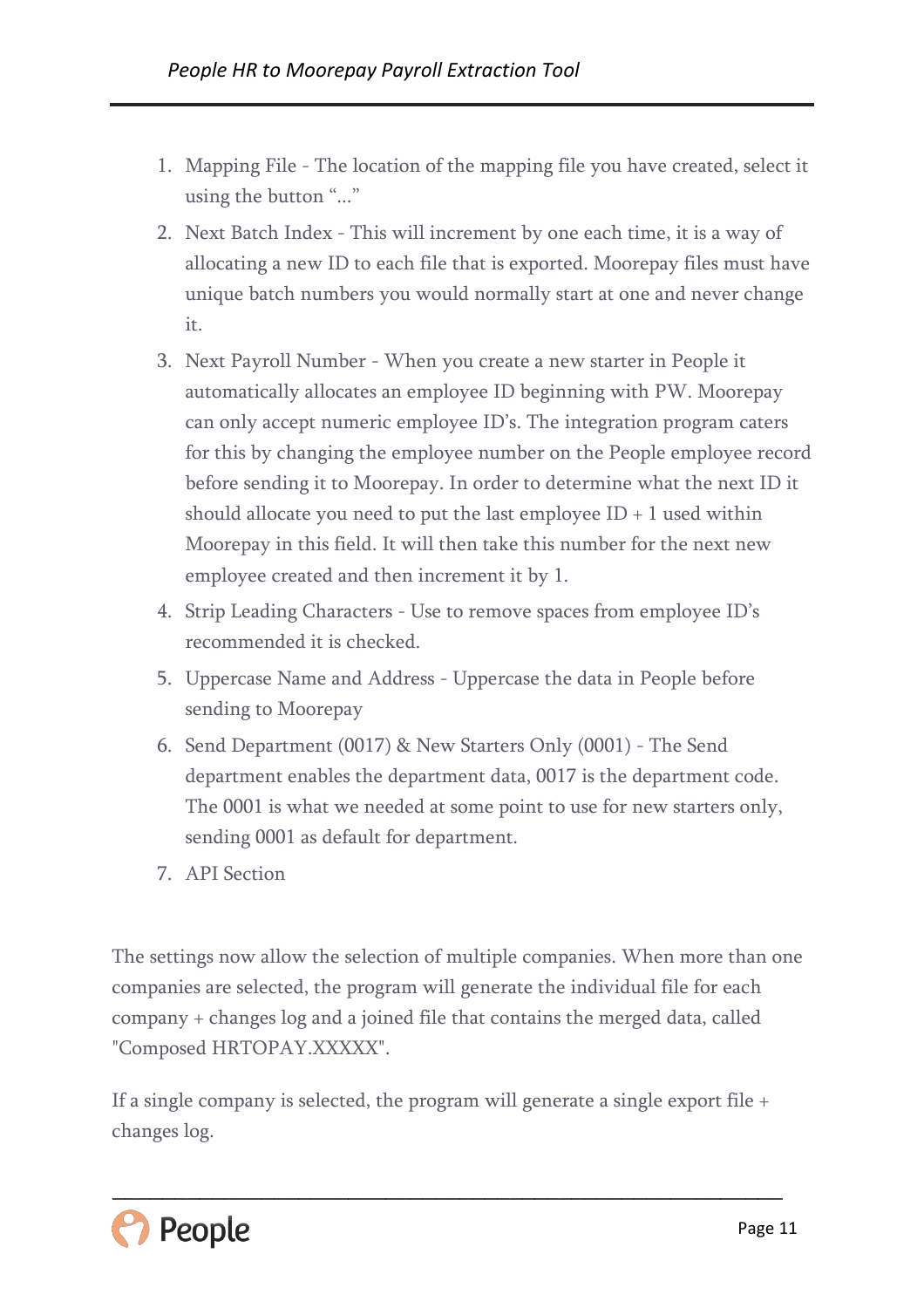Paste in an API from the People HR site.

Please see the steps below on how this is done

- Navigate to the settings area
- Select the API tab from the sub menu
- Click on the + icon
- Give the key a name e.g. MoorePay
- Select all of the options
- Save
- Company

Type in your company name.

Once this is done click 'Save'

\*\*NOTE\*\* make sure you tick the Selected box next to the correct API key

 Next you need to define the correct dates in the payroll Period section, this is simply, the start and end of your current payroll cycle

You also need to define the period that new starters are to be included, this is so future starters are not included.

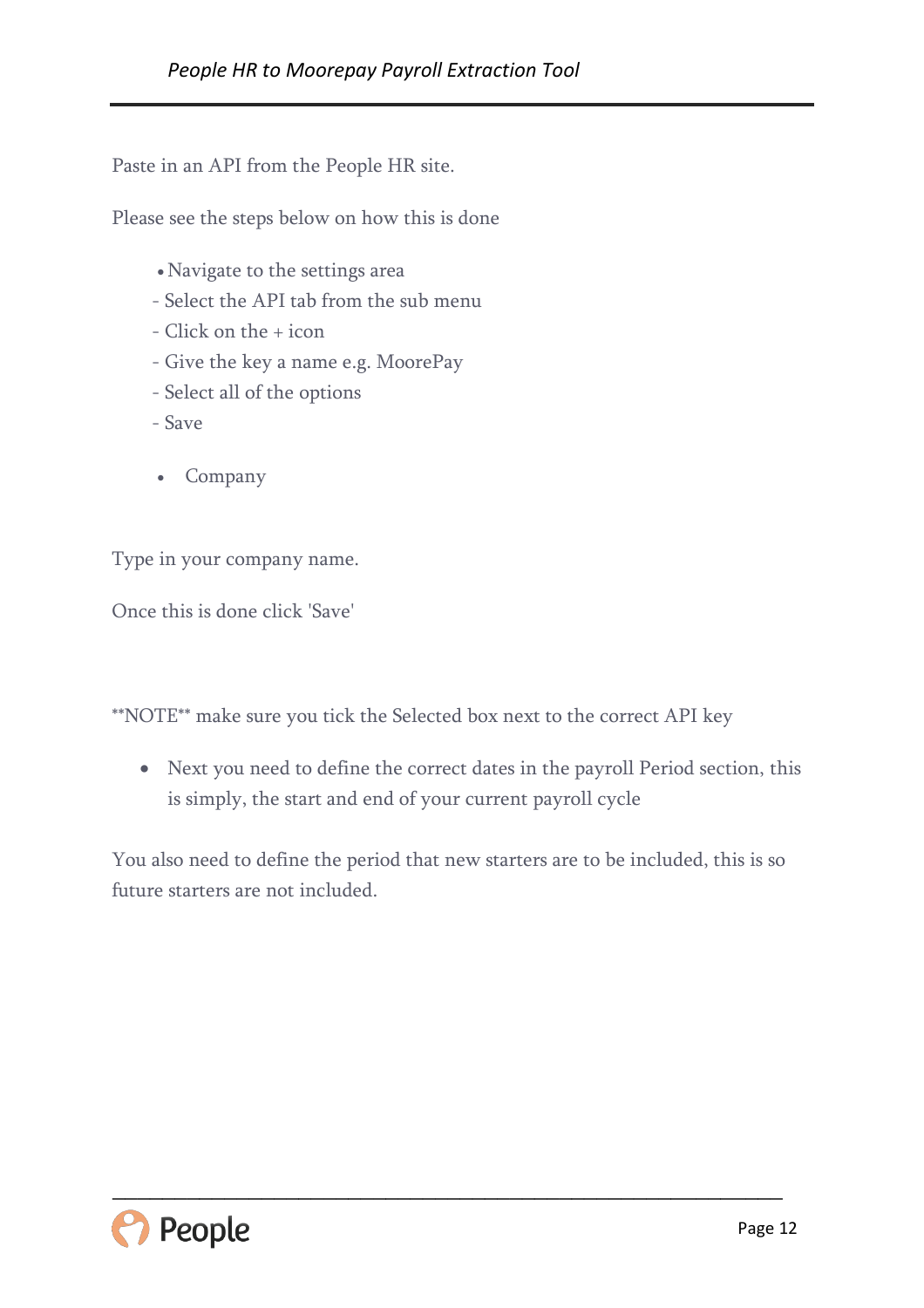| Start date  | 25<br>July     | 2016<br>▥▾ | Mapping file \\psf\Home\Desktop\Moorepay Outp |
|-------------|----------------|------------|-----------------------------------------------|
| End date    | 25 August 2016 | ⋓▼         | Settings                                      |
| New starter |                |            |                                               |
|             |                |            |                                               |
| Start date  | 25<br>July     | $2016 -$   | Export                                        |

#### <span id="page-12-0"></span>3.4 Exporting the data

The final step in the Tool is to click 'Export'

| Payroll Period | 25 | July                        |                      | Mapping file | \\psf\Home\Desktop\Moorepay Outp |
|----------------|----|-----------------------------|----------------------|--------------|----------------------------------|
| Start date     |    |                             | $2016$ $\rightarrow$ |              |                                  |
| End date       |    | 25 August 2016 <sup>W</sup> |                      |              | Settings                         |
| New starter    |    |                             |                      |              |                                  |
| Start date     | 25 | July                        | $2016 -$             |              | Export                           |
| End date       |    |                             | August 2016 -        |              |                                  |
|                |    |                             |                      |              | <b>Export not started</b>        |

You will then have the option to choose where the exported data is stored.

\_\_\_\_\_\_\_\_\_\_\_\_\_\_\_\_\_\_\_\_\_\_\_\_\_\_\_\_\_\_\_\_\_\_\_\_\_\_\_\_\_\_\_\_\_\_\_\_\_\_\_\_\_\_

The file that is generated can be imported into MoorePay

#### <span id="page-12-1"></span>3.5 Testing Strategy